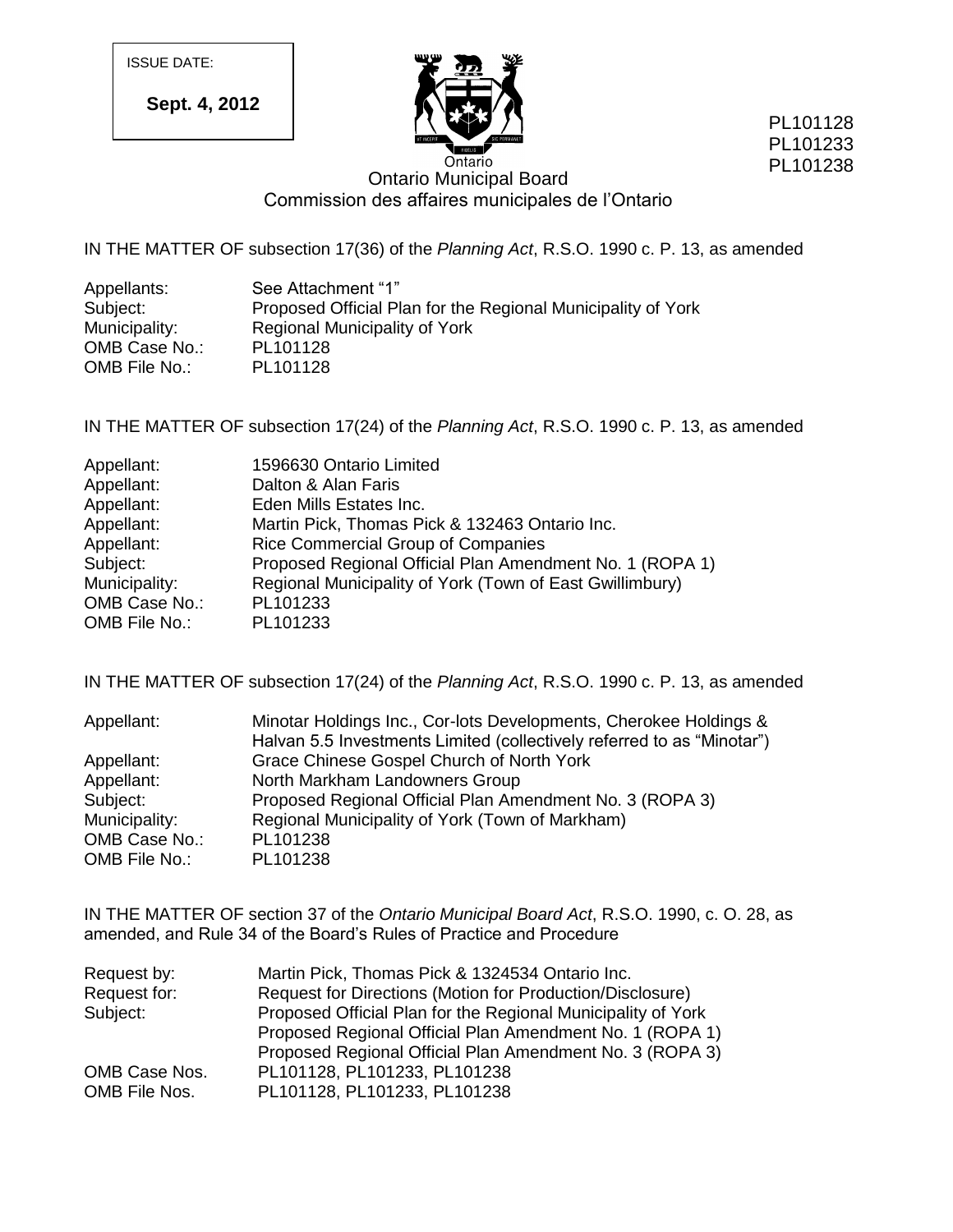### **A P P E A R A N C E S:**

| <b>Parties</b>                                                                                                                                       | <b>Counsel</b>        |
|------------------------------------------------------------------------------------------------------------------------------------------------------|-----------------------|
| Regional Municipality of York                                                                                                                        | S. Waque, I. Mathany  |
| Martin Pick, Thomas Pick<br>and 1324534 Ontario Inc.                                                                                                 | M. Flowers            |
| Colebay Investments Inc.,<br>Highcove Investments Inc.,<br>Firwood Holdings Inc.,<br>Major McCowan Developments Limited &<br>Summerlane Realty Corp. | S. D'Agostino         |
| North Markham Landowners Group                                                                                                                       | J. Pepino, A. Skinner |
| South Sharon Developments Inc.                                                                                                                       | J. Park               |
| Acorn Development Corporation,<br>Ladyfield Construction Ltd.,<br>Farm Cove Holdings Inc. & Fetlar Holdings Limited                                  | J. Drake              |

#### . **MEMORANDUM BY K. J. HUSSEY ON A TELEPHONE CONFERENCE CALL HELD ON AUGUST 24, 2012**

This telephone conference was scheduled to hear a motion brought by Martin Pick, Thomas Pick and 1324534 Ontario Inc. ("Pick"). Pick sought an Order of the Board directing the Region of York to deliver certain information that Pick requested on July 29, 2011, July 7, 2012 and August 1, 2012.

At the onset, Counsel for Pick advised the Board that subsequent to filing the Notice of Motion some progress towards resolving the matter was made. In keeping with the Procedural Order approved in principle by the Board on August 15, 2012, expert meetings have occurred and information sought by Pick by way of this motion has been provided, although there are still outstanding requests. The Region advises that it will continue to respond to Pick in the context of the Procedural Order.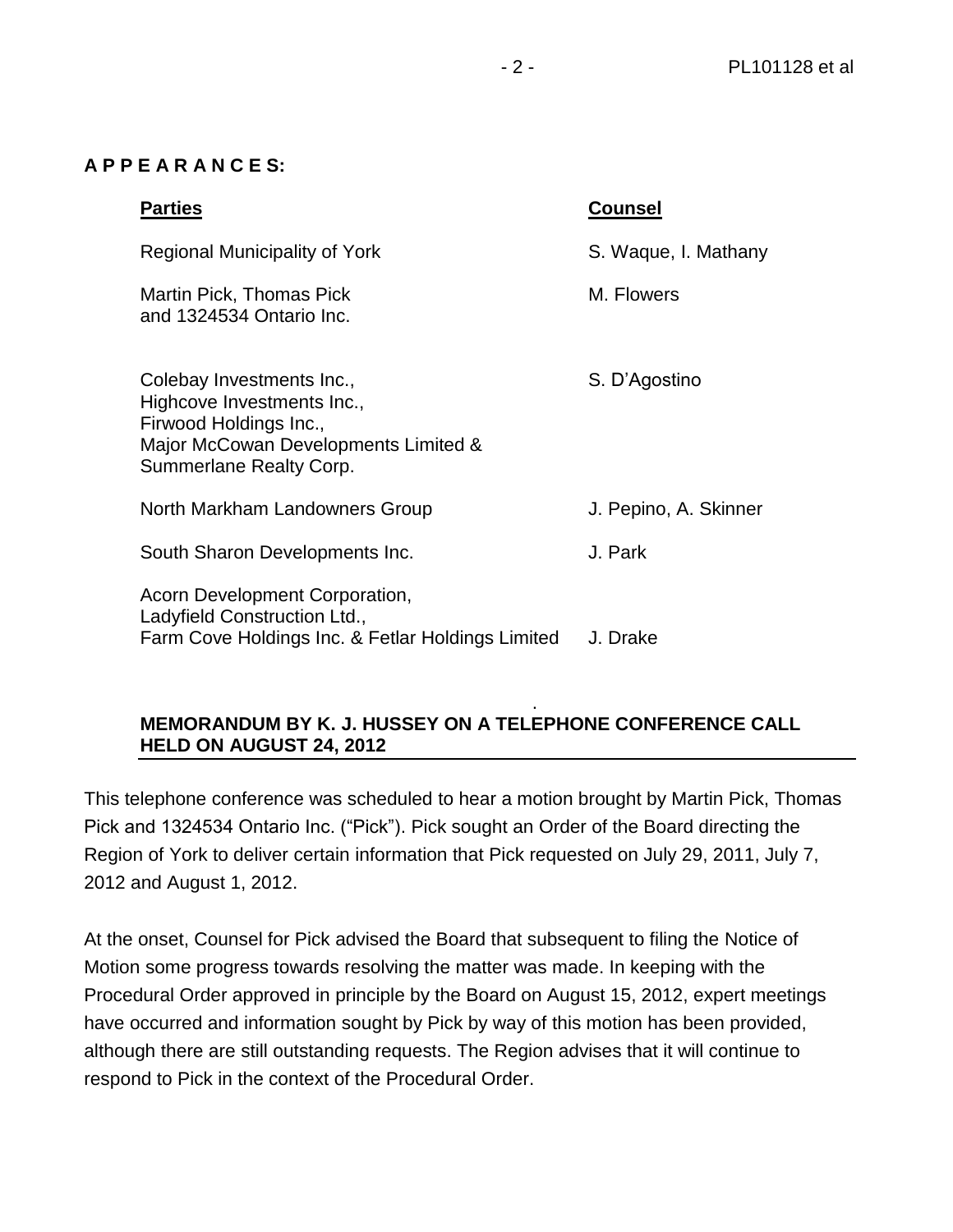North Markham Landowners Group ("NMLG"), Colebay Investments Inc., Firwood Holdings Inc., Highcove Investments Inc., Major McCowan Developments Limited, Summerlane Realty Corp ("Trinison") responded to Pick's motion and in addition to the information sought by Pick, NMLG and Trinison seek the additional information requested in their respective motions filed May 17 and 18, 2012, returnable on May 28, 2012. That hearing was adjourned on consent. The Region's position on NMLG's and Trinison's additional requests is that those are distinct and independent of Picks' and that motion ought to be heard separately.

The Region reiterated that the Board's procedural Order is now in effect and contains direction for meetings of experts, exchange of witness lists and witness statements. Any information relevant to the appeals would be provided through this process and to the extent that the requests by NMLG and Trinison are not satisfied, those motions, previously adjourned, can be heard at the next pre-hearing conference scheduled for September 7, 2012. The parties consented to this course of action. NMLG and Trinison asked to be provided with information delivered to Pick relating to its motion and further requested all land budget information to be shared with the appellants to the land budget component of these appeals.

Counsel for South Sharon Developments Inc. takes no position on the production issue but requests that any information exchanged and material to the upcoming mediation sessions, be provided to those participating in the mediation.

The parties were in agreement that at this time there is no need for a Board Order to compel production but asked that the Board issue a report on these discussions.

.

"K. Hussey"

K. HUSSEY VICE-CHAIR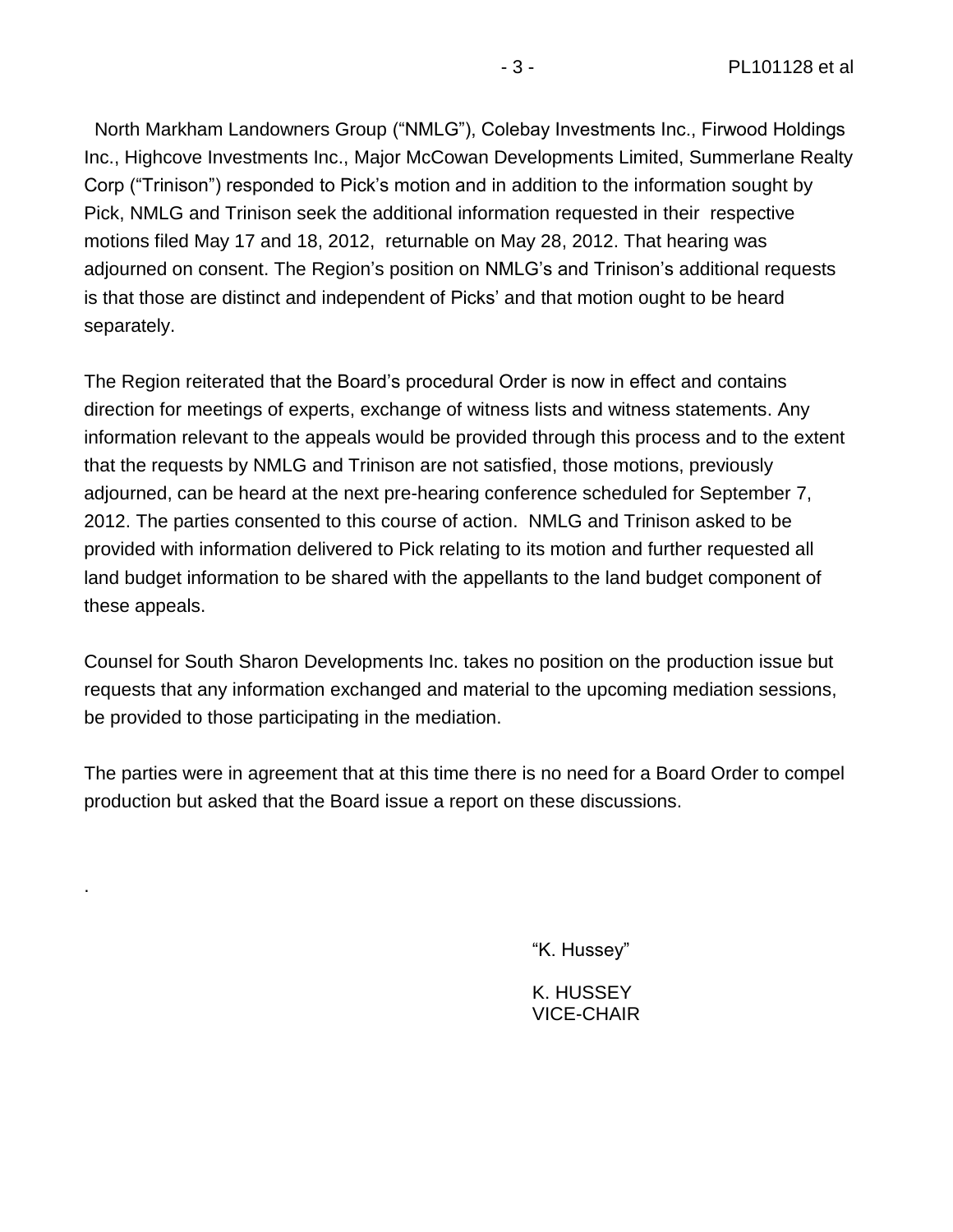### **ATTACHMENT "1"**

## **List of Appellants**

- 1. Angus Glen North West Inc. and Angus Glen Holdings Inc.
- 2. E. Manson Investments
- 3. North Leslie Residential Landowners Group Inc.
- 4. North Markham Landowners Group
	- 1212763 Ontario Limited
	- **1463069 Ontario Limited**
	- **1512406 Ontario Limited**
	- **1612286 Ontario Inc.**
	- 4551 Elgin Mills Developments Limited
	- **CAVCOE Holding Ltd.**
	- Colebay Investments Inc.
	- **First Elgin Mills Developments Inc.**
	- **Firwood Holdings Inc.**
	- **Glendower Properties Inc.**
	- Highcove Investments Inc.
	- Mackenzie 48 Investments Limited
	- **Kennedy Elgin Developments Limited**
	- **Major Kennedy Developments Limited**
	- **Major Kennedy South Developments Limited**
	- **Major McCowan Developments Limited**
	- Romandale Farms Limited; Frambordeaux Developments Inc.
	- **Summerlane Realty Corp.**
	- **Tialtas, Peter and Cathy**
	- **Tung Kee Investment Limited Partnership**
	- **Warden Mills Developments Limited**
	- **ZACORP Ventures Inc.**
- 5. Loblaw Properties Limited
- 6. Rice Commercial Group of Companies
- 7. Yonge Green Lane Developments Limited
- 8. Mr. Allen Eng
- 9. Mr. John Hayes
- 10. Mr. Paul Jadilebovski
- 11. Mr. Peter Antonopoulos
- 12. Mr. Philip Comartin
- 13. Mr. Shai Perlmutter
- 14. Mr. Steven DeFreitas
- 15. Peat Farmers of Ontario represented by Mr. Phil Comartin
- 16. Property Owners with Rights Association represented by Paul Jadilebovski